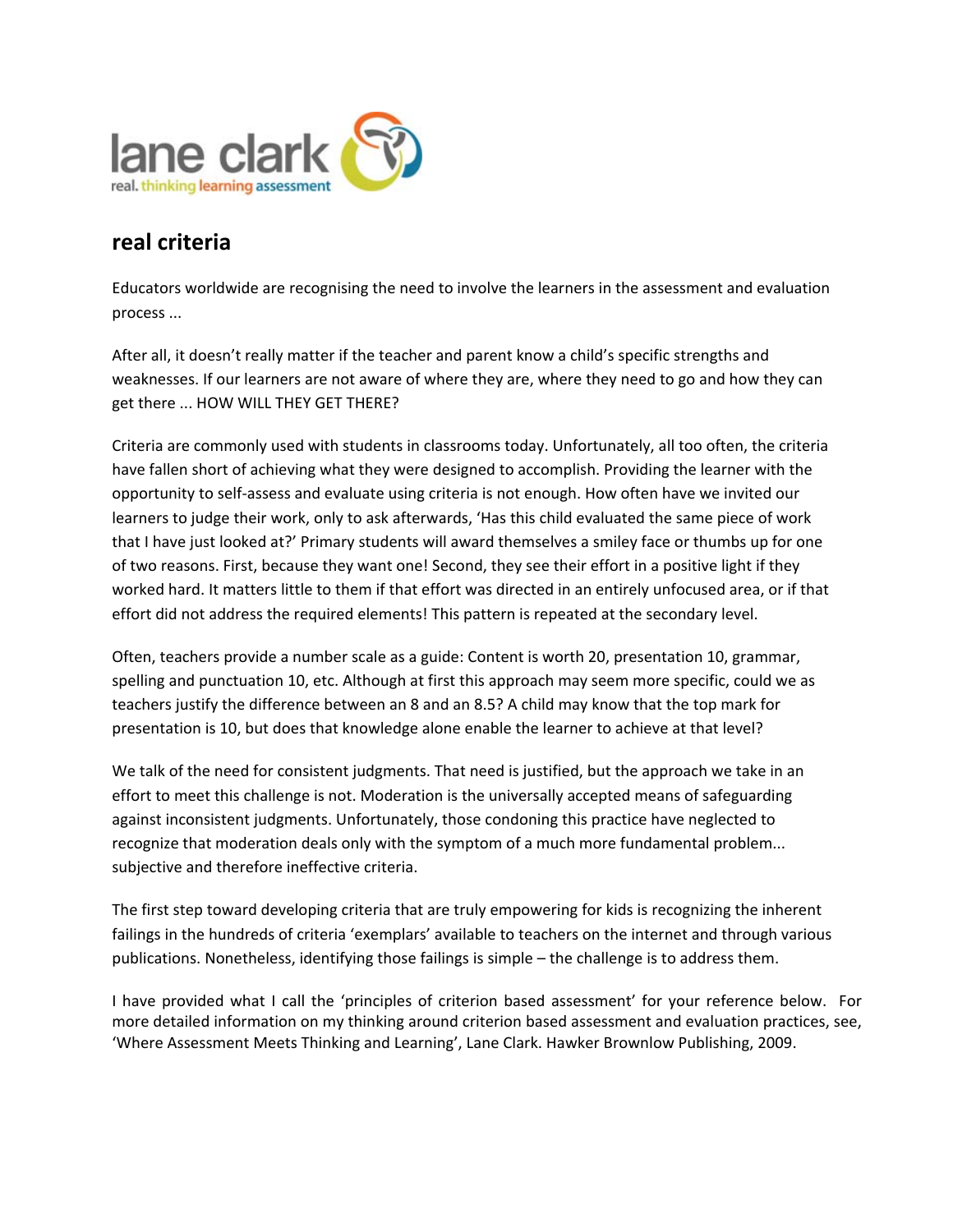## **Principle 1**

#### CRITERIA FOR CRITERIA™

Authentic assessment requires specific, measurable, observable and realistic criteria that is written in 'kid' speak. While this sounds relatively simply, in reality, when assessment criteria for teachers or learners, for that matter, is closely examined, this criteria for criteria is seldom met.

## *Specific*

The most common challenge rests in the developer's ability to construct criteria that is specific in terms of both quantity and quality. Quantity vocabulary such as: begins to, rarely, often, usually, sometimes, few, some, many, seldom, etc. is unacceptable. The developer's idea of 'rarely' is 'rarely' recognized by the user; the user's 'some' will not likely represent the developer's 'some'. Eventually the outside evaluator will make a judgment in terms of what 'some' actually represents...simply outline this in advance. In this regard, a consistent judgment is much more likely to occur. Quantity specific language, once recognized, can be modified with relative ease.

The greater challenge rests in the modification of quality language. In an effort to illicit quality outcomes, criteria is often laden with adjectives and adverbs: interesting, creative, appropriate, mature, imaginative, simple, complex, obvious, confidently, consistently, carefully, coherently, etc. One might argue that subjectivity in this regard, is a necessary evil given the fact that quality itself, is a matter of opinion. I am adamant in my challenge of this perspective. In order to develop quality objective criteria, one must embed thinking into its design. Depth of knowledge and understanding where thinking is concerned, is critical to the design of truly effective criteria and consequently effective assessment and evaluation.

One should also be cognizant of criteria that is void of quality. Criteria often amounts to little more than a checklist of features. Empowering criteria, guides the learner in the depth and breadth of his achievement. It goes beyond the achievement of 'more elements', it focuses on developing sophistication and complexity.

Finally, when designing 'specific' criteria, it is important to 'unpack' it into its most basic elements. Anything less, assumes that the user understands what is being requested. For example, criteria might invite a learner to 'read with expression'. Reference of this criterion may result in more expressive reading by the user . Of course, this would be dependent upon the user's understanding of the generalized term. An 'unpacked' criterion (I can stop at full stops; I can pause at commas; I can raise my voice for question marks; I can spot quotation marks, skip ahead to see who is speaking, and then change my voice; etc.) leaves little to chance and successful attainment becomes a more consistent reality. While my example pertains to criteria developed for our younger learners, it is equally important to recognize the implications of including generalized terms within the design of criteria for our teachers.

## *Measurable and Observable*

Authentic assessment requires hard evidence. The true power of criteria rests in the learner's ability to self-assess and evaluate his own efforts. This can only be done, if the learner has evidence to reference against the outcomes or criteria he is attempting to achieve. While an outside evaluator is often a reality in terms of 'real life', a learner should never be 'surprised' at the results of outside evaluation. The outside person should simply be confirming that which the learner is already aware of. If the evaluation differs, the learner references the evidence to disprove the outside evaluator or vice versa. True empowerment comes from knowing where you are, where you are going, and how you will get there. Hard evidence will promote self‐recognition, personal goal setting, self‐monitoring and the repeat of the cycle.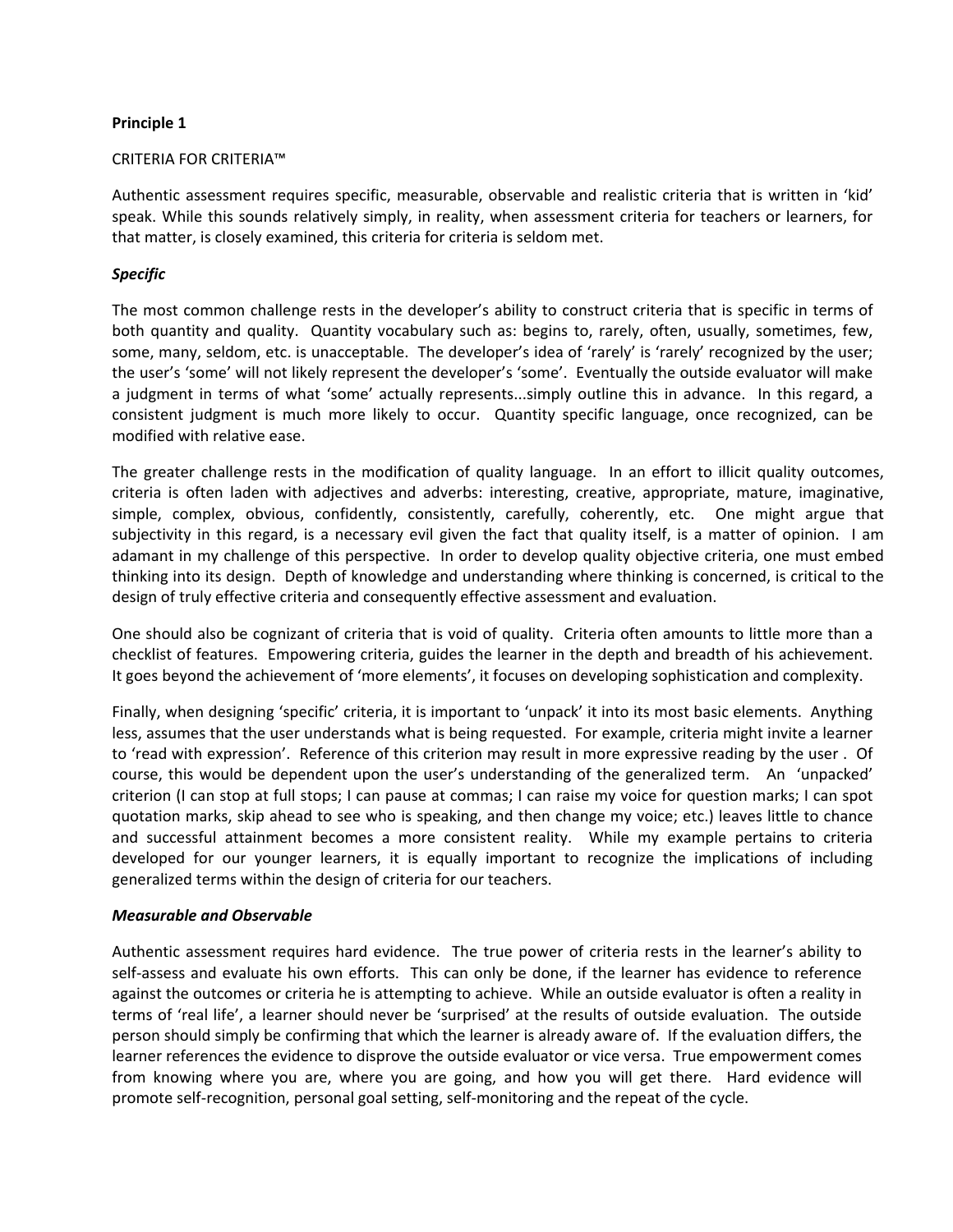Because all outcomes cannot be proven on paper, authentic assessment necessitates the use and reference of multiple mediums. Assessment criteria and performance indicators must therefore invite the learner to capture evidence using a diversity of technologies. These may include: photographic, video, audio, and paper evidence

## *Realistic*

In order to enable and empower the learner in successfully achieving desired outcomes, it is critical that the criteria be personally realistic for the learner. Knowing the standard is important; however, knowing how to meet the standard in relation to your current ability level is crucial. Empowering assessment criteria must be formatted so that a graduation of achievement levels is provided. This graduation should represent a developmental continuum. The format should enable the learner to place himself on the continua in relation to his current level of ability, and guide him toward the desired end. Extensions beyond the 'desired end' should also be included in the design of the criteria. Criteria that limits the learner, and therefore the learning, must be avoided.

## *Kid Speak*

Independence, self‐direction, responsibility, accountability…Just a few reasons for using criteria with our learners. If a student requires the teacher to self-assess and evaluate his work, these powerful outcomes are lost. Criteria must be written in a format that is independently understood by the learner. This may sound simple but all too often this criterion is ignored, particularly with teachers who work with our littlies. How many times do we find exemplars for our junior students that are text based alone? Many teachers who do attempt to develop 'student friendly' criteria often accomplish this by actually changing or limiting the criteria. This results in a teacher having his criteria reference and the learner having something quite different. The learner is now able to read and understand the criteria sheet but it is highly unlikely that they will ever determine a judgment that is consistent with the teacher or outside evaluator. The implications of this differentiation in evaluation are significant. Teachers often feel that the learner is not responsible enough to accurately self‐assess‐ teachers may say that the learner is too hard or easy on himself. Instead of seeing criteria as the problem, the learner is seen as the problem. Ultimately, it is the teacher's evaluation that generally stands. A learner's self-evaluation can only be ignored or overruled so many times before he neglects to take the opportunity seriously, "…what's the point of doing this if my evaluation never really counts anyway!"

It is critical that the learner understand the criteria; and it is paramount that both teacher and learner use exactly the same criteria. Simplifying can be achieved through the use of the following techniques. *(Please refer to next page)*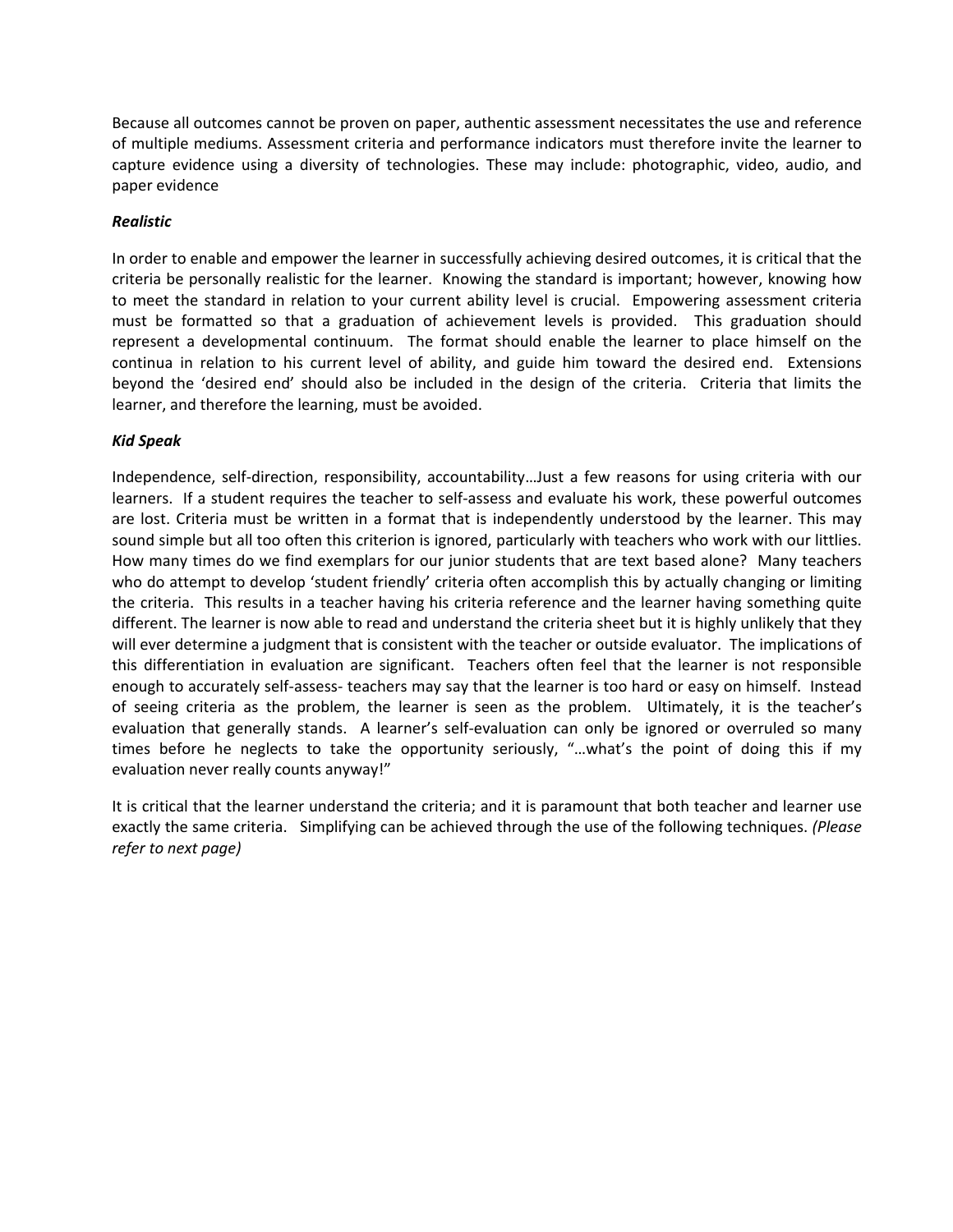

*picture or symbol sentences*



*picture and word sentences*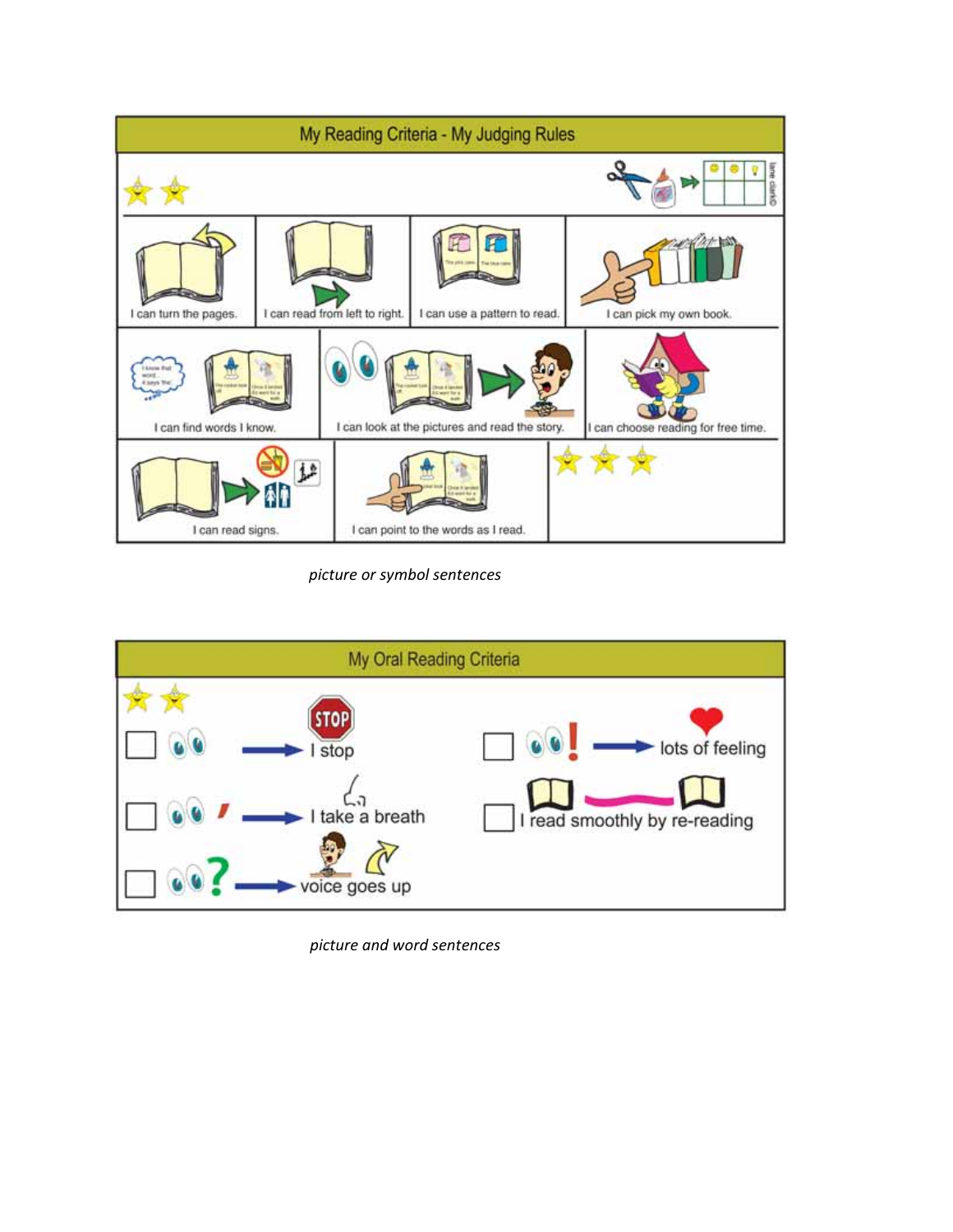

*word sentences with supporting picture sentences*



*audio support*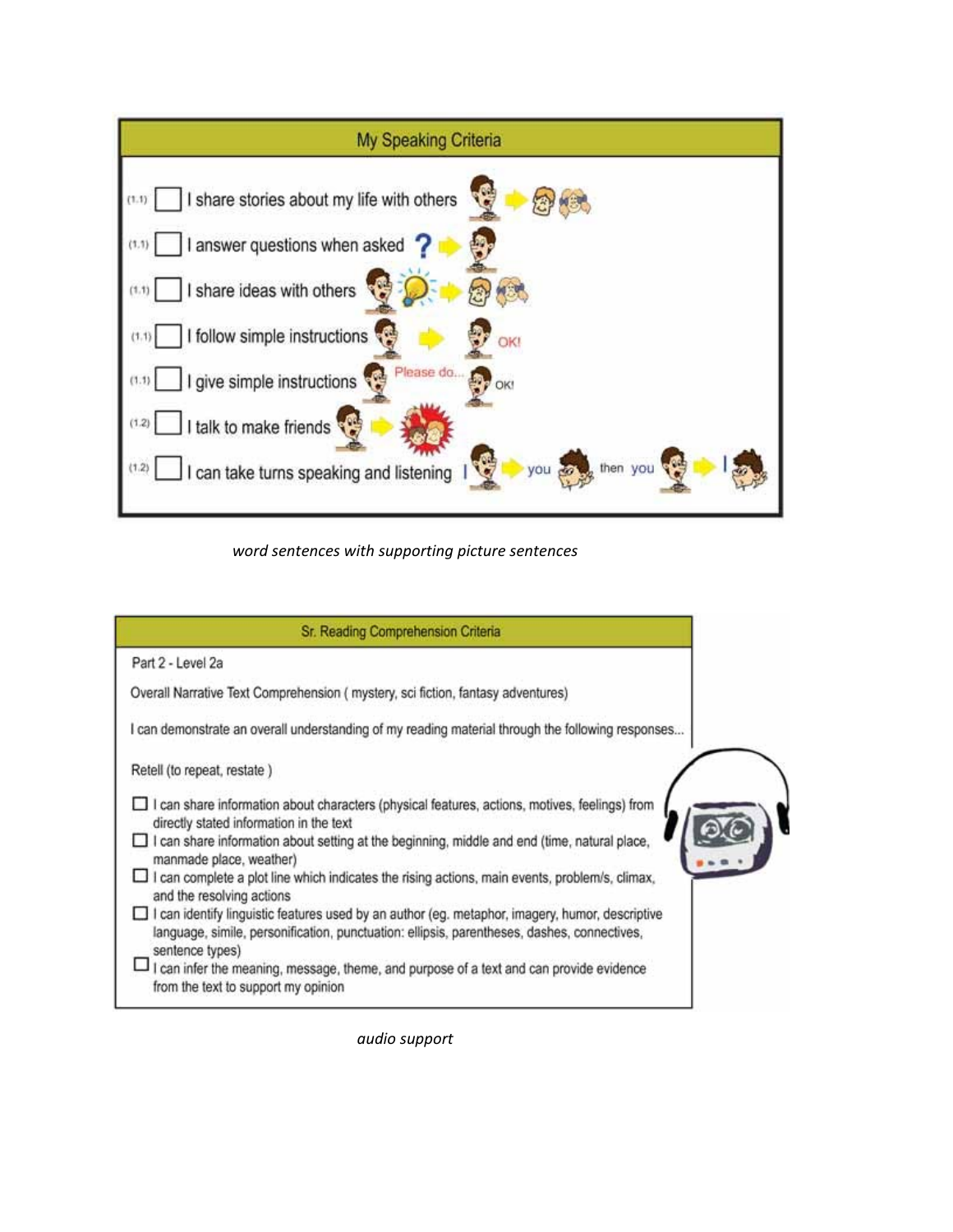**Writing Criteria** 

· I use a diversity of devices (imagery, metaphor, humor, sarcasm, idioms, colloquialisms, simile) to engage the reader

· I use vocabulary to signal comparisons (like, different, from, however, resembles, whereas, similar)

. I use vocabulary to signal alternatives (otherwise, conversely, either, instead of, whether)

. I use vocabulary to signal cause and effect (since, so, consequently, subsequently, hence, thus, results in, then, because)

· I use vocabulary to signal time order (rather, meanwhile, subsequently, consequently, initially, finally)

*glossary support*

#### **Principle 2**

#### BASELINE DATA

Authentic assessment requires baseline data. Without the ability to see specifically where you have come from, it is impossible to track genuine growth and development. In this regard, if a pilot aims to increase the capacity of the teacher in an effort to impact learner outcomes, baseline data would be required for both the teacher and learners. Because we are dealing with pilot projects that aim to increase the capacity of the teacher; and subsequently through this, improve learner outcomes, both 'soft' and 'hard' measures warrant consideration. The data collected would need to reflect each of the desired outcomes; as discussed earlier, it is likely that the baseline data will take on a variety of appearances. Given the fact that all outcomes cannot be proven on paper, photographic, video and audio evidence should also be considered when developing a tracking system.

Within the context of my own pilot project, I have included a wide variety of baseline data requirements. These include: video evidence of current teaching and learning practice; current planning documentation; student work samples; samples of assessment criteria and evidence of current assessment and evaluation practices; photographs of the learning environment; evidence of current ICT use; teacher and learner reflections as per reflection starters; teacher and learner survey.

The learner should be encouraged to identify what he believes to be the strengths and weaknesses evidenced within the data. His ideas for improvement should be incorporated into the criteria he will use to assist him in his learning development.

#### **Principle 3**

#### POST DATA

The collection of post data is also an important element of the assessment and evaluation process. In order to successfully track growth and change, an analysis that compares pre‐data with post‐data, must be conducted; if summative evaluation is required, the learner will need to reference his evidence against his success criteria prior to determining his level of achievement; finally, formative evaluation requires the learner to set goals based on what he has proven he has and has not attained.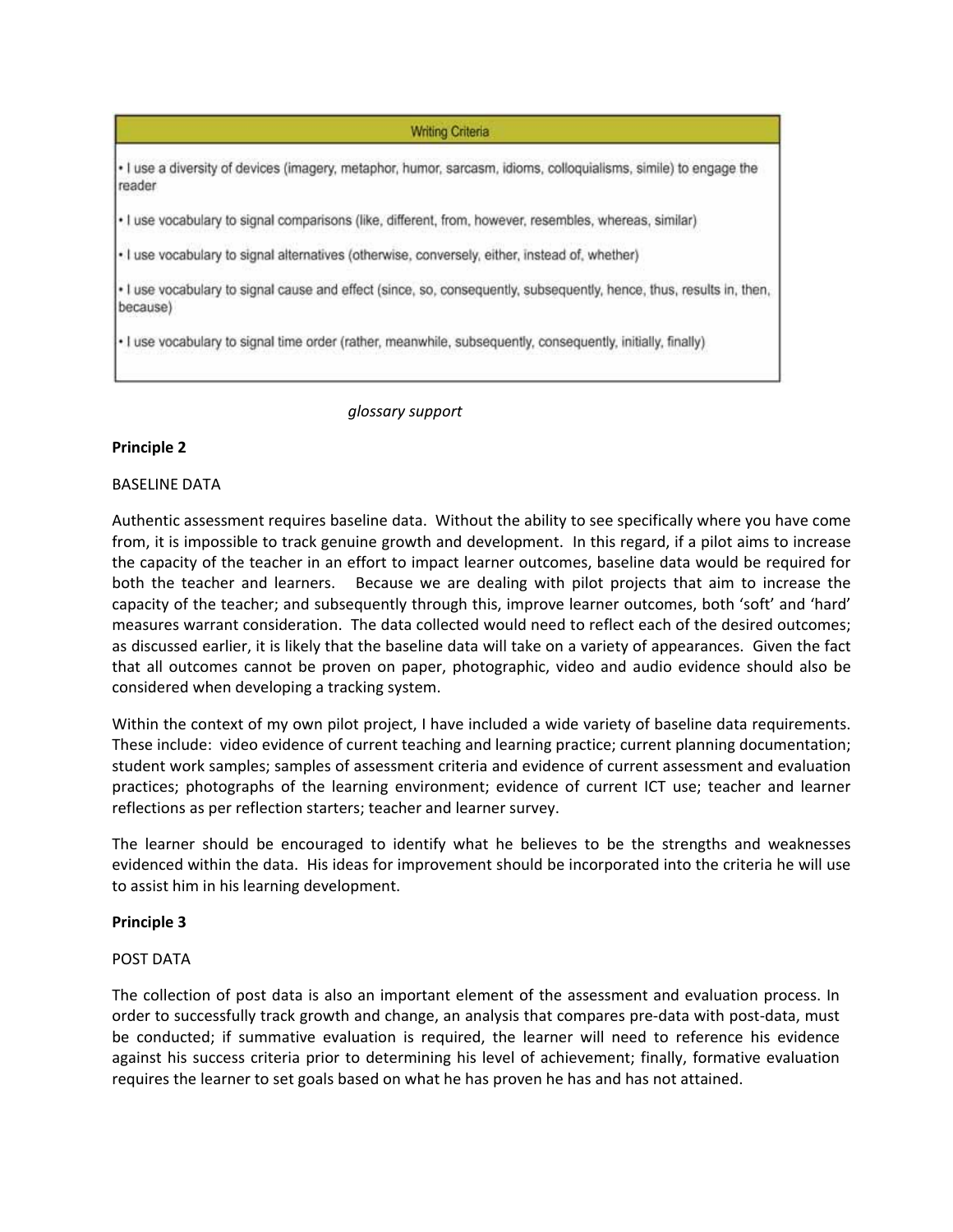The specific data collected upon the commencement of the learning must be collected again in its totality, as an effective comparative analysis requires consistent variables. The learner should be encouraged to use a thinking tool (i.e. venn diagram) to assist him in comprehensively identifying the similarities and differences that exist between his pre and post data evidence. Improvements should be documented as these represent the growth of the learner. In terms of a pilot project, it will be the improvements, or lack there of, that represent the ultimate success level of the pilot project.

As suggested above, the learner should also evaluate his post data against his success criteria. This will enable the learner to identify a level of achievement should that be required. Finally and most importantly, the learner should identify the strengths and weaknesses represented within his evidence and set goals for improvement. These goals should be incorporated into the design of new success criteria.

## **Principle 4**

### NEGOTIATION

When assessment criteria is developed and provided to the learner, it is most important that negotiation occur. Learners should first ensure that the criteria has been written in 'user speak'. If understanding is compromised, so too will the attainment of the outcomes. The learner must cross check the assessment criteria to ensure that it is specific, measurable and observable. Means of capturing evidence should be discussed with the learner in advance, and challenges worked through before the learner is expected to use the criteria. Once each of these areas has been considered, the learner should be invited to negotiate the criteria in relation to his current ability level. Reinforcements or extensions may be required, and therefore modifications to the criteria should be made at this time.

#### **Principle 5**

#### SELF ASSESSMENT FIRST

Self‐awareness, self‐reflection, analytical and evaluative skill development, responsibility, accountability, ownership, decision making, problem solving, self‐improvement, idea generation...these are the ultimate goals of self‐assessment and evaluation. These opportunities are lost when the learner is not provided the time to self‐assess and evaluate before the involvement of an outside party. Further to this, and crucial to the aims authentic assessment, the learner must be provided with 'lag' time following his assessment and evaluation effort. What is the point of the learner now knowing exactly where he is, where he is going, and how he will get there, if he is not offered the opportunity to get there? The time line between the self‐assessment and evaluation and the outside assessment and evaluation should be negotiated between the parties involved.

While it is recognized that there are times when evidence is 'taken away' and reviewed by an outside evaluator, an optimum scenario, would invite the learner to share with his outside evaluator his specific evidence against criteria; discuss what he has determined to be the strengths and weaknesses of his effort; and share what he believes to be his next steps. Should the evaluator recognise something missed by the learner, dialogue, in relation to the evidence, is advocated.

Peer assessment can certainly be designed into the reflection process; however it is important to recognize that if the learner is using criteria which is in 'user' speak, specific, measurable and